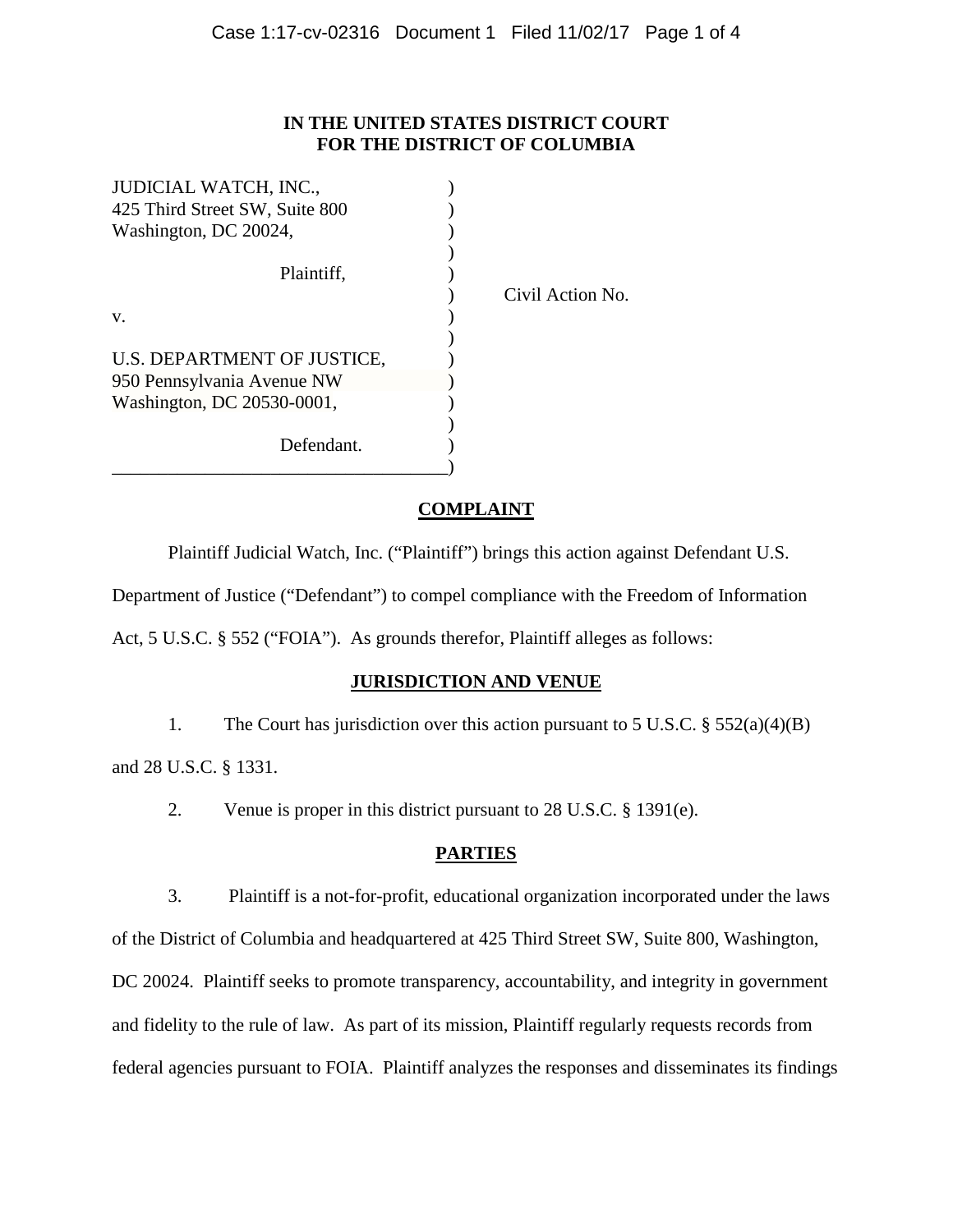and the requested records to the American public to inform them about "what their government is up to."

4. Defendant is an agency of the United States Government. Defendant has possession, custody, and control of records to which Plaintiff seeks access. Defendant is headquartered at 950 Pennsylvania Avenue NW, Washington, DC 20530-0001.

## **STATEMENT OF FACTS**

5. On August 14, 2017, Plaintiff submitted a FOIA request, through an on-line submission system, to Defendant seeking the following records:

> **All records of communications between the Dept of Justice and former FBI director James Comey prior to and regarding Comey's testimony before the Senate Select Committee on Intelligence on June 8, 2017.**

The timeframe for the request was May 15, 2017 to June 8, 2017.

6. By a letter dated September 14, 2017, Defendant acknowledged receipt of Plaintiff's FOIA request on August 14, 2017. The letter confirmed that Plaintiff and Defendant subsequently agreed that four components of Defendant would be searched and assigned tracking numbers to each: (i) Office of the Attorney General (DOJ-2017-006052(AG)); (ii) Office of the Deputy Attorney General (DOJ-2017-006608 (DAG)); (iii) Office of Legislative Affairs (DOJ-2017-006609)); Office of Public Affairs (DOJ-2017-006610)). Defendant also advised that "unusual circumstances" required it to extend the time for its response "beyond the ten additional days provided by the statute." Defendant did not specify when it would issue its determination on the request.

7. As of the date of this Complaint, Defendant has failed to: (i) produce the requested records or demonstrate that the requested records are lawfully exempt from production; (ii) notify Plaintiff of the scope of any responsive records Defendant intends to

- 2 -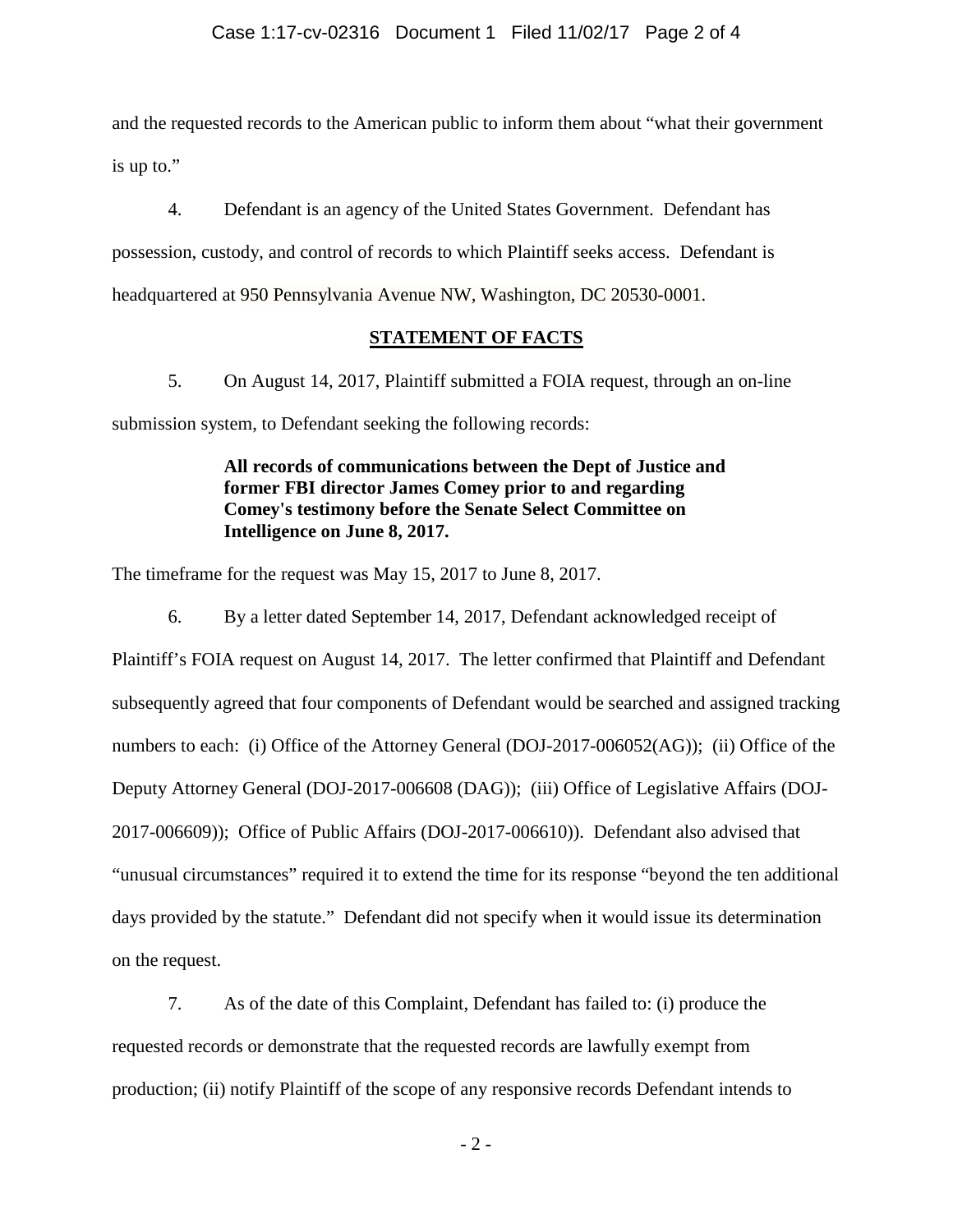produce or withhold and the reasons for any withholdings; or (iii) inform Plaintiff that it may appeal any adequately specific, adverse determination.

#### **COUNT I (Violation of FOIA, 5 U.S.C. § 552)**

8. Plaintiff realleges paragraphs 1 through 7 as if fully stated herein.

9. Plaintiff is being irreparably harmed by Defendant's violation of FOIA, and Plaintiff will continue to be irreparably harmed unless Defendant is compelled to comply with FOIA.

10. To trigger FOIA's administrative exhaustion requirement, Defendant was required to determine whether to comply with the request within thirty (30) working days of receipt. Accordingly, Defendant's determination was due on or about October 30, 2017. By this date, Defendant was obligated to: (i) gather and review the requested documents; (ii) determine and communicate to Plaintiff the scope of any responsive records Defendant intended to produce or withhold and the reasons for any withholdings; and (iii) inform Plaintiff that it may appeal any adequately specific, adverse determination. *See*, *e.g.*, *Citizens for Responsibility and Ethics in Washington v. Federal Election Commission*, 711 F.3d 180, 188-89 (D.C. Cir. 2013).

11. Because Defendant failed to determine whether to comply with Plaintiff's request within the time period required by FOIA, Plaintiff is deemed to have exhausted its administrative appeal remedies. 5 U.S.C.  $\S$  552(a)(6)(C)(i).

WHEREFORE, Plaintiff respectfully requests that the Court: (1) order Defendant to conduct searches for any and all records responsive to Plaintiff's FOIA request and demonstrate that it employed search methods reasonably likely to lead to the discovery of records responsive to the request; (2) order Defendant to produce, by a date certain, any and all non-exempt records to Plaintiff's FOIA request and a *Vaughn* index of any responsive records withheld under claim

- 3 -